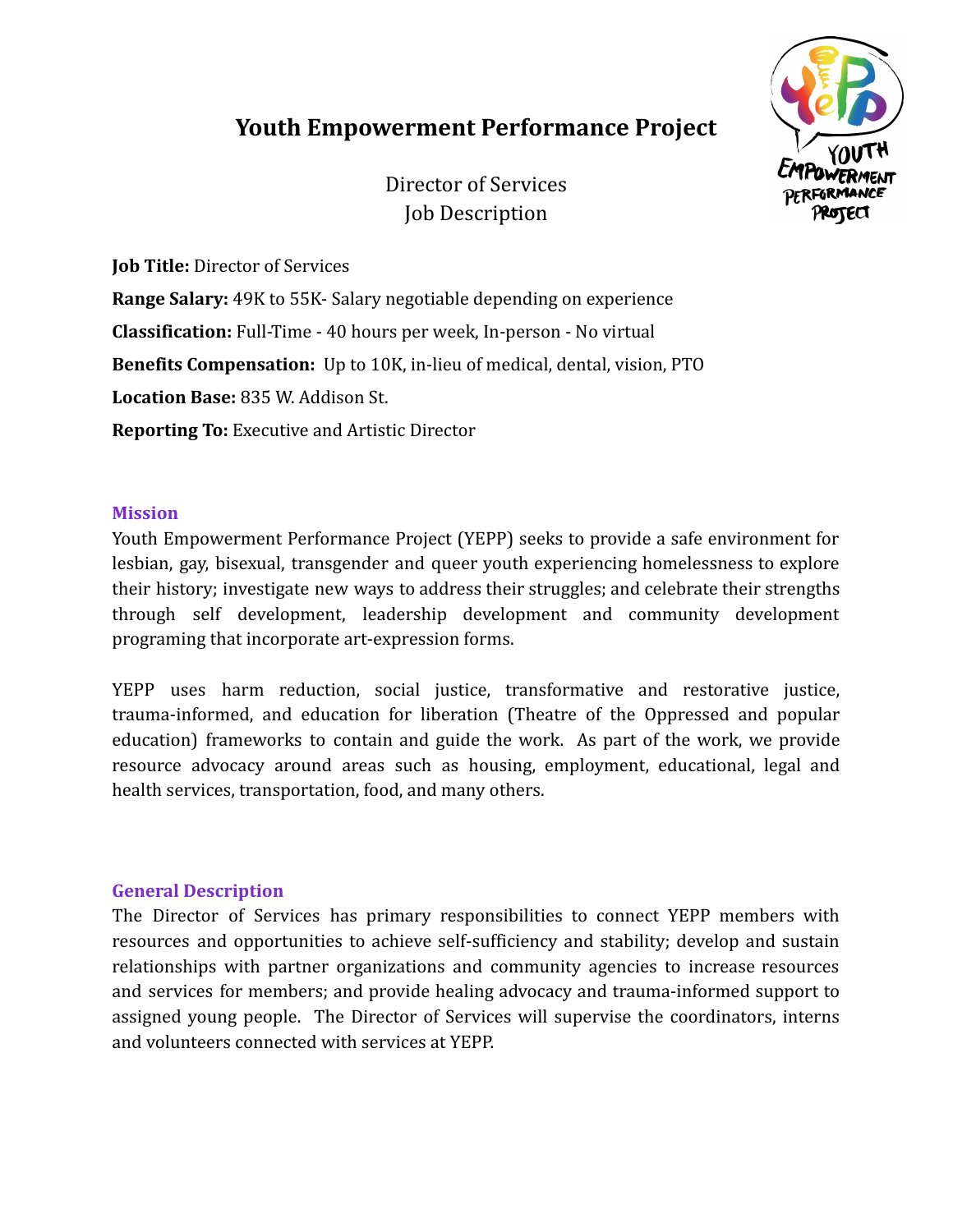# **Primary Tasks and Responsibilities**

#### **Resource Advocacy Work - 40%**

- Meet with young people one-on-one to assess needs and provide resource advocacy around housing, employment, educational, legal and health services, food, transportation, and other basic needs/resources.
- Complete progress notes based on resource and healing advocacy provided, and submit reports to the Executive and Artistic Director as requested.
- Supervise intern(s) with tasks and responsibilities pertaining to any combination of resource and healing advocacy work.
- Navigate outreach efforts with other organizations to expand the resource network across Chicago.

# **Chicago Youth Mutual Aid (CYMA) - 25%**

- Supervise the CYMA Coordinator.
- Support coordination efforts with CYMA Coordinator and community partnerships.

## **Drop In Services - 30%**

- Supervise the Drop-In Services program which offers: laundry, showers, food, space for resting/sleeping, and low threshold resource advocacy.
- Supervise staff members, interns and volunteers involved in the program.

#### **Other Duties - 5%**

- Participate in staff meetings, retreats and training opportunities.
- Support with budget planning and financial reports.
- Perform other tasks as assigned

# **Required Skills/Qualifications**

- Minimum of a bachelor's degree (or equivalent) in non-for profit management, gender studies, social work, counseling, or any related programs.
- Minimum of 2 -3 years (or equivalent) experience supervising staff or volunteers.
- Proficient in Microsoft Office computer applications: Word, Outlook and Excel
- Experience working with LGBTQI+ individuals
- Experience working with people experiencing homeessness or housing instability
- Experience with and commitment to trauma-informed and harm reduction models
- Commitment to transformative and restorative justice
- Commitment to working in a diverse environment in regards to race, ethnicity, culture, sexual orientation and gender
- Able to work both on and off-site and clearly communicate with supervisors about work progress